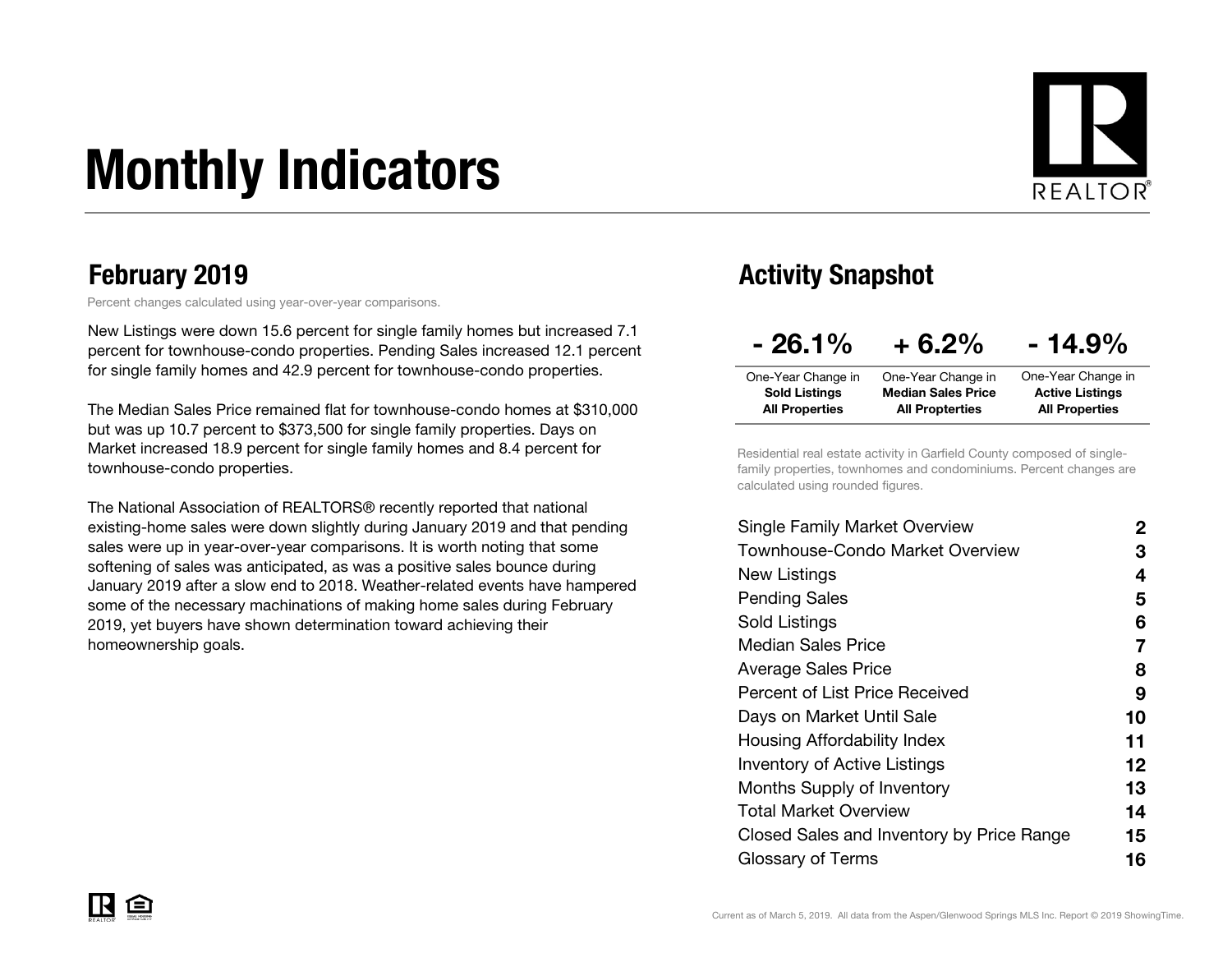### Single Family Market Overview

Key metrics by report month and for year-to-date (YTD) starting from the first of the year.



| <b>Key Metrics</b>                 | <b>Historical Sparkbars</b>                                    | 2-2018    | 2-2019    | Percent Change |           | <b>YTD 2018 YTD 2019</b> | Percent Change |
|------------------------------------|----------------------------------------------------------------|-----------|-----------|----------------|-----------|--------------------------|----------------|
| <b>New Listings</b>                | 3-2017<br>7-2017<br>11-2017<br>3-2018<br>11-2018<br>7-2018     | 77        | 65        | $-15.6%$       | 141       | 120                      | $-14.9%$       |
| <b>Pending Sales</b>               | 3-2017<br>11-2017<br>3-2018                                    | 58        | 65        | $+12.1%$       | 138       | 118                      | $-14.5%$       |
| <b>Sold Listings</b>               | 3-2017<br>7-2017<br>11-2017<br>3-2018<br>7-2018<br>11-2018     | 52        | 38        | $-26.9%$       | 101       | 73                       | $-27.7%$       |
| <b>Median Sales Price</b>          | 7-2017<br>3-2017<br>11-2017<br>$3 - 2018$<br>7-2018<br>11-2018 | \$337,500 | \$373,500 | $+10.7%$       | \$425,000 | \$405,000                | $-4.7%$        |
| <b>Avg. Sales Price</b>            | 3-2017<br>7-2017<br>11-2017<br>3-2018<br>7-2018<br>11-2018     | \$446,430 | \$454,422 | $+1.8%$        | \$484,290 | \$493,650                | $+1.9%$        |
| <b>Pct. of List Price Received</b> | 3-2017<br>7-2017<br>11-2017<br>3-2018<br>7-2018<br>11-2018     | 97.4%     | 96.4%     | $-1.0%$        | 97.2%     | 97.3%                    | $+0.1%$        |
| <b>Days on Market</b>              | 3-2017<br>7-2018<br>11-2018<br>7-2017<br>11-2017<br>3-2018     | 95        | 113       | $+18.9%$       | 96        | 96                       | 0.0%           |
| <b>Affordability Index</b>         | 11-2018<br>3-2018<br>7-2018<br>$3 - 2017$<br>7-2017<br>11-2017 | 102       | 93        | $-8.8%$        | 81        | 85                       | $+4.9%$        |
| <b>Active Listings</b>             | 3-2017<br>3-2018<br>7-2018<br>11-2017<br>11-2018<br>7-2017     | 297       | 259       | $-12.8%$       |           |                          |                |
| <b>Months Supply</b>               | $3 - 2017$<br>7-2017<br>3-2018<br>7-2018<br>11-2017<br>11-2018 | 4.3       | 3.7       | $-14.0%$       |           |                          |                |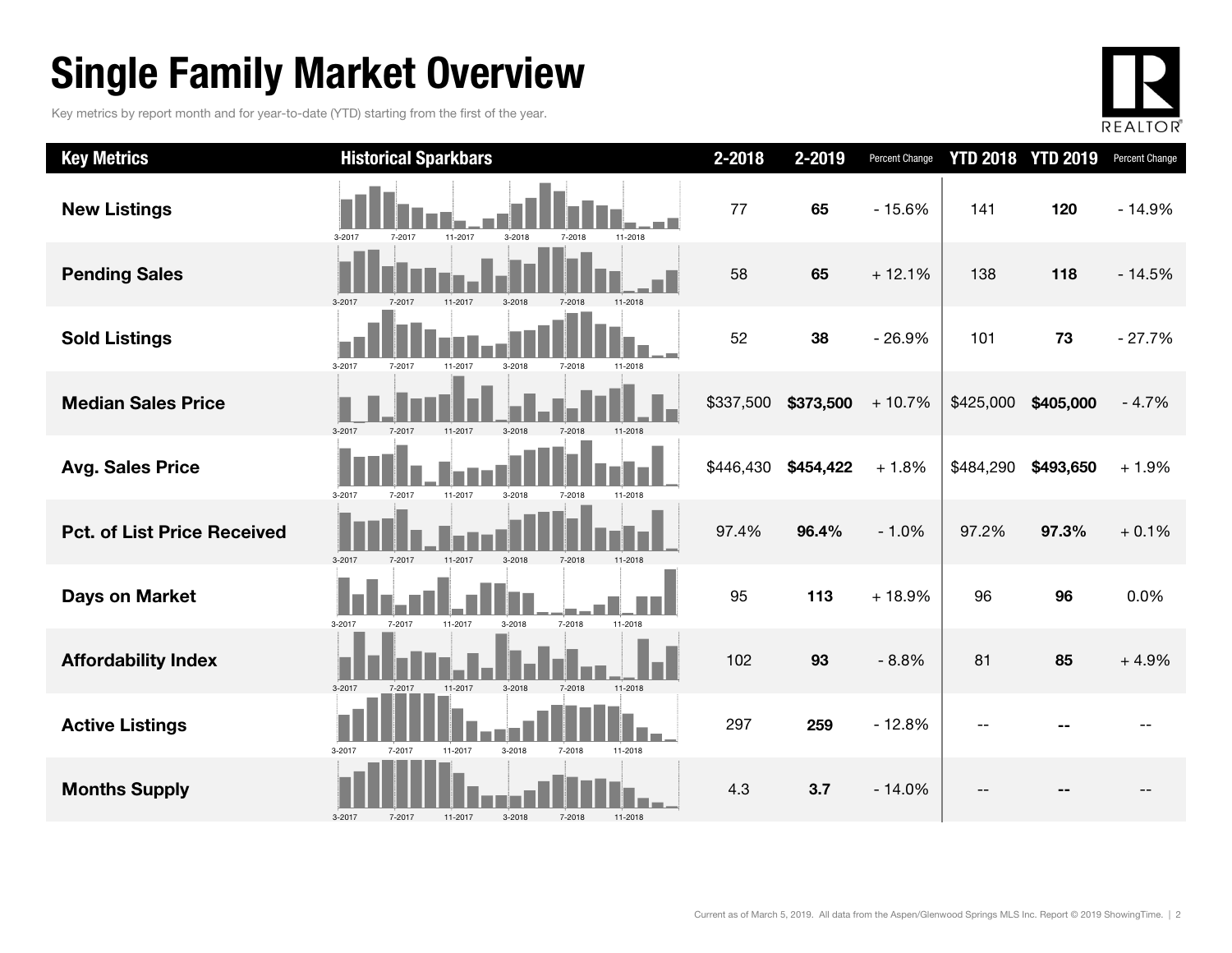### Townhouse-Condo Market Overview

Key metrics by report month and for year-to-date (YTD) starting from the first of the year.



| <b>Key Metrics</b>                 | <b>Historical Sparkbars</b>                                    | 2-2018    | 2-2019    | Percent Change |           | <b>YTD 2018 YTD 2019</b> | Percent Change |
|------------------------------------|----------------------------------------------------------------|-----------|-----------|----------------|-----------|--------------------------|----------------|
| <b>New Listings</b>                | 3-2017<br>7-2017<br>11-2017<br>$3 - 2018$<br>7-2018<br>11-2018 | 28        | 30        | $+7.1%$        | 58        | 57                       | $-1.7%$        |
| <b>Pending Sales</b>               | $3 - 2017$                                                     | 21        | 30        | $+42.9%$       | 36        | 48                       | $+33.3%$       |
| <b>Sold Listings</b>               | $3 - 2017$<br>3-2018<br>7-2017<br>11-2017<br>7-2018<br>11-2018 | 17        | 13        | $-23.5%$       | 31        | 36                       | $+16.1%$       |
| <b>Median Sales Price</b>          | 11-2017<br>3-2018<br>3-2017<br>7-2017<br>7-2018                | \$310,000 | \$310,000 | 0.0%           | \$265,000 | \$317,500                | $+19.8%$       |
| <b>Avg. Sales Price</b>            | 3-2017<br>7-2017<br>11-2017<br>3-2018<br>7-2018<br>11-2018     | \$307,824 | \$322,869 | $+4.9%$        | \$301,371 | \$340,897                | $+13.1%$       |
| <b>Pct. of List Price Received</b> | $3 - 2017$<br>3-2018<br>11-2017<br>7-2018                      | 95.8%     | 97.5%     | $+1.8%$        | 96.9%     | 97.3%                    | $+0.4%$        |
| Days on Market                     | 3-2017<br>7-2017<br>3-2018<br>7-2018<br>11-2018<br>11-2017     | 95        | 103       | $+8.4%$        | 98        | 108                      | $+10.2%$       |
| <b>Affordability Index</b>         | 3-2018<br>$3 - 2017$<br>11-2017<br>7-2018<br>11-2018<br>7-2017 | 111       | 112       | $+0.9%$        | 130       | 109                      | $-16.2%$       |
| <b>Active Listings</b>             | 11-2017<br>3-2018<br>3-2017<br>7-2018<br>11-2018<br>7-2017     | 86        | 67        | $-22.1%$       |           |                          |                |
| <b>Months Supply</b>               | 3-2017<br>3-2018<br>7-2018<br>7-2017<br>11-2017<br>11-2018     | 3.4       | 2.6       | $-23.5%$       | $-$       |                          |                |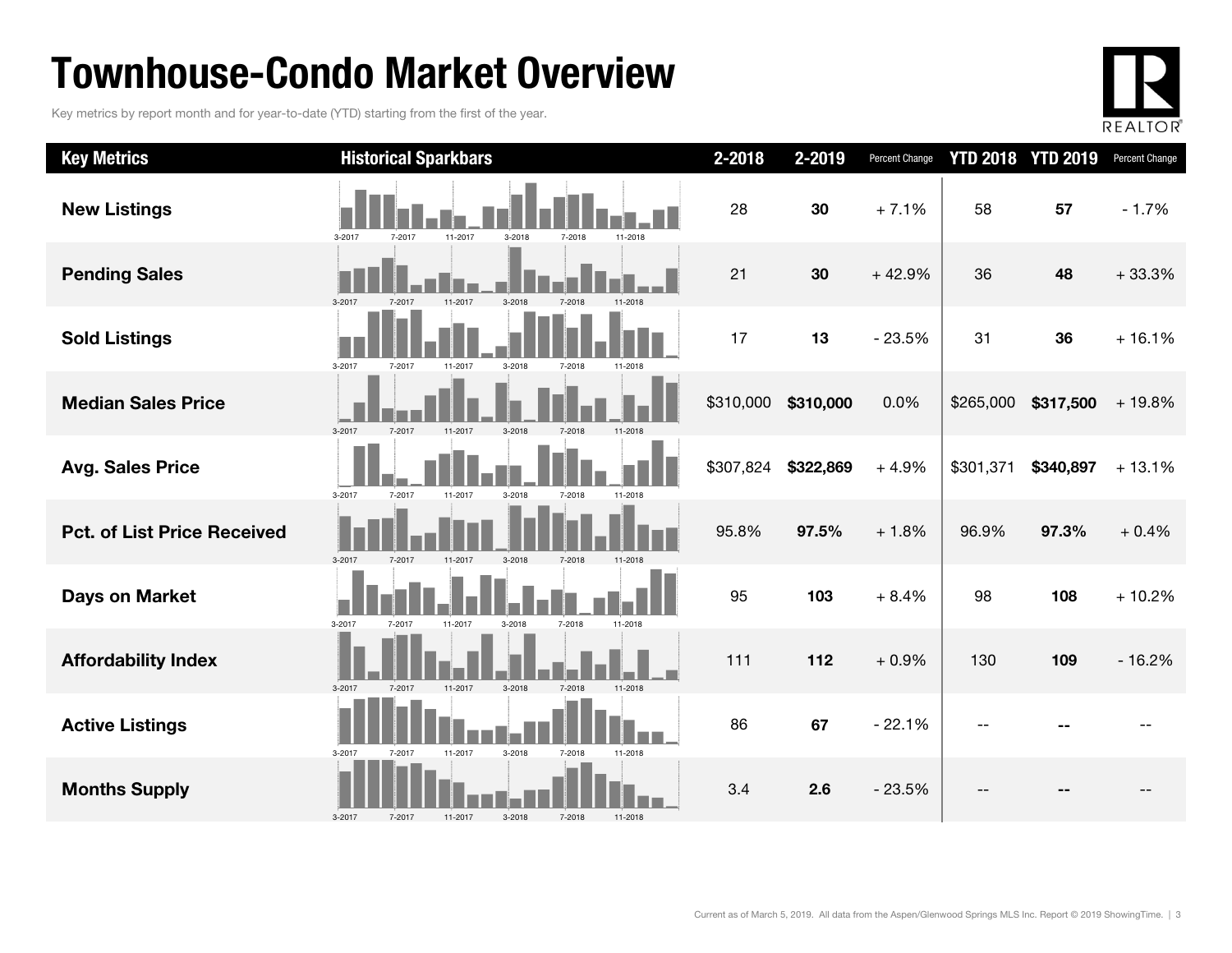#### New Listings







| <b>New Listings</b> | Single<br>Family | <b>Percent Change</b><br>from Previous<br>Year | Townhouse-<br>Condo | <b>Percent Change</b><br>from Previous<br>Year |
|---------------------|------------------|------------------------------------------------|---------------------|------------------------------------------------|
| Mar-2018            | 105              | $-10.3%$                                       | 40                  | $+37.9%$                                       |
| Apr-2018            | 121              | $-7.6\%$                                       | 50                  | $+13.6%$                                       |
| May-2018            | 163              | $+5.8%$                                        | 28                  | $-30.0\%$                                      |
| Jun-2018            | 140              | $+1.4%$                                        | 38                  | -5.0%                                          |
| Jul-2018            | 98               | $-5.8\%$                                       | 40                  | $+42.9%$                                       |
| Aug-2018            | 114              | $+21.3%$                                       | 41                  | $+28.1%$                                       |
| Sep-2018            | 100              | $+28.2\%$                                      | 28                  | $+40.0%$                                       |
| Oct-2018            | 90               | $+9.8%$                                        | 22                  | $-18.5\%$                                      |
| Nov-2018            | 53               | -8.6%                                          | 25                  | $+13.6%$                                       |
| Dec-2018            | 42               | $0.0\%$                                        | 16                  | $+23.1%$                                       |
| Jan-2019.           | 55               | $-14.1%$                                       | 27                  | $-10.0\%$                                      |
| Feb-2019            | 65               | $-15.6\%$                                      | 30                  | $+7.1\%$                                       |

#### Historical New Listings by Month

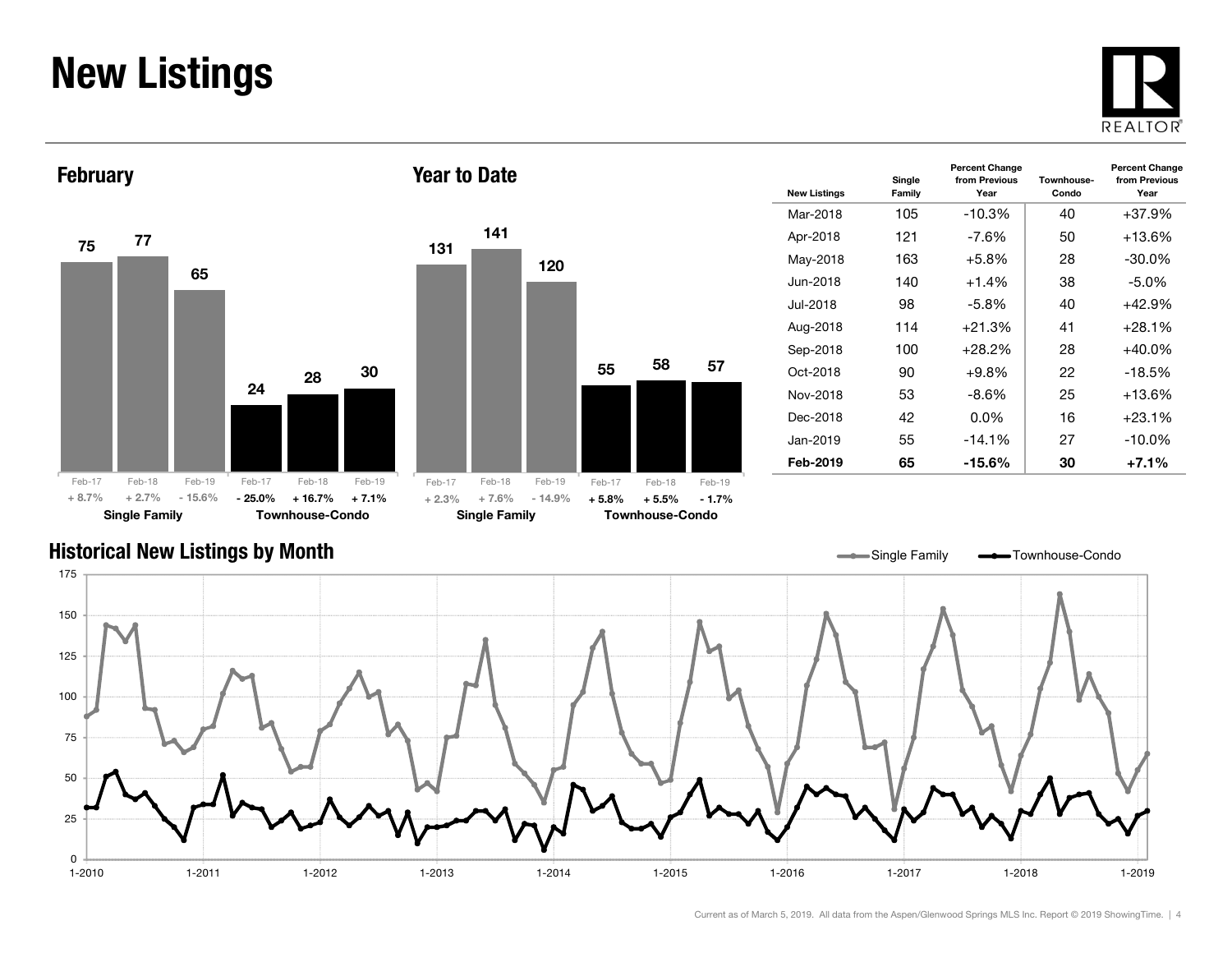#### Pending Sales







| <b>Pending Sales</b> | Single<br>Family | <b>Percent Change</b><br>from Previous<br>Year | Townhouse-<br>Condo | <b>Percent Change</b><br>from Previous<br>Year |
|----------------------|------------------|------------------------------------------------|---------------------|------------------------------------------------|
| Mar-2018             | 78               | $+2.6\%$                                       | 44                  | $+57.1%$                                       |
| Apr-2018             | 73               | $-18.0\%$                                      | 29                  | -3.3%                                          |
| May-2018             | 94               | $+3.3%$                                        | 25                  | $-19.4%$                                       |
| Jun-2018.            | 94               | $+34.3%$                                       | 21                  | $-43.2%$                                       |
| Jul-2018             | 80               | $+6.7\%$                                       | 24                  | $-25.0\%$                                      |
| Aug-2018             | 88               | $+31.3%$                                       | 33                  | +73.7%                                         |
| Sep-2018             | 67               | $-1.5%$                                        | 28                  | $+21.7%$                                       |
| Oct-2018             | 64               | $+3.2\%$                                       | 23                  | $-14.8%$                                       |
| Nov-2018             | 39               | $-33.9%$                                       | 26                  | +13.0%                                         |
| Dec-2018             | 42               | -17.6%                                         | 18                  | $-10.0\%$                                      |
| Jan-2019.            | 53               | $-33.8%$                                       | 18                  | $+20.0\%$                                      |
| Feb-2019             | 65               | $+12.1%$                                       | 30                  | +42.9%                                         |

Single Family **-** Townhouse-Condo

#### Historical Pending Sales by Month

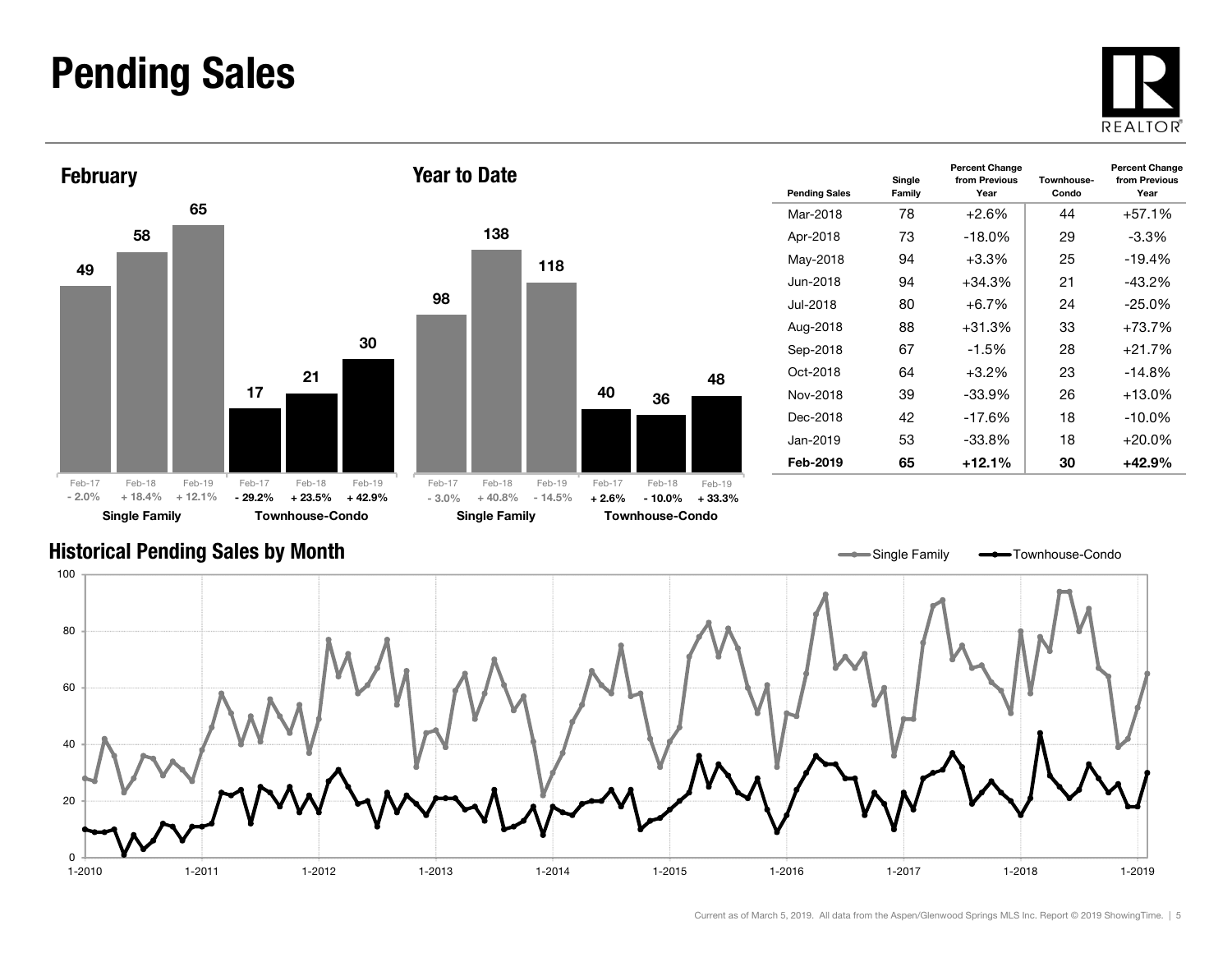### Sold Listings





| <b>Sold Listings</b> | Single<br>Family | <b>Percent Change</b><br>from Previous<br>Year | Townhouse-<br>Condo | <b>Percent Change</b><br>from Previous<br>Year |
|----------------------|------------------|------------------------------------------------|---------------------|------------------------------------------------|
| Mar-2018             | 70               | $+27.3%$                                       | 23                  | $+9.5%$                                        |
| Apr-2018             | 72               | $+16.1%$                                       | 32                  | $+52.4%$                                       |
| May-2018             | 79               | -4.8%                                          | 30                  | $-6.3%$                                        |
| Jun-2018.            | 87               | $-14.7\%$                                      | 31                  | $-16.2%$                                       |
| Jul-2018             | 97               | $+21.3%$                                       | 25                  | $-13.8%$                                       |
| Aug-2018             | 99               | $+19.3%$                                       | 31                  | $-22.5%$                                       |
| Sep-2018             | 81               | $+11.0\%$                                      | 19                  | $0.0\%$                                        |
| Oct-2018             | 77               | $+26.2%$                                       | 32                  | $+28.0%$                                       |
| Nov-2018             | 62               | $0.0\%$                                        | 24                  | $-11.1%$                                       |
| Dec-2018             | 50               | $-21.9%$                                       | 25                  | $0.0\%$                                        |
| Jan-2019             | 35               | $-28.6%$                                       | 23                  | +64.3%                                         |
| Feb-2019             | 38               | -26.9%                                         | 13                  | -23.5%                                         |

#### Historical Sold Listings by Month



36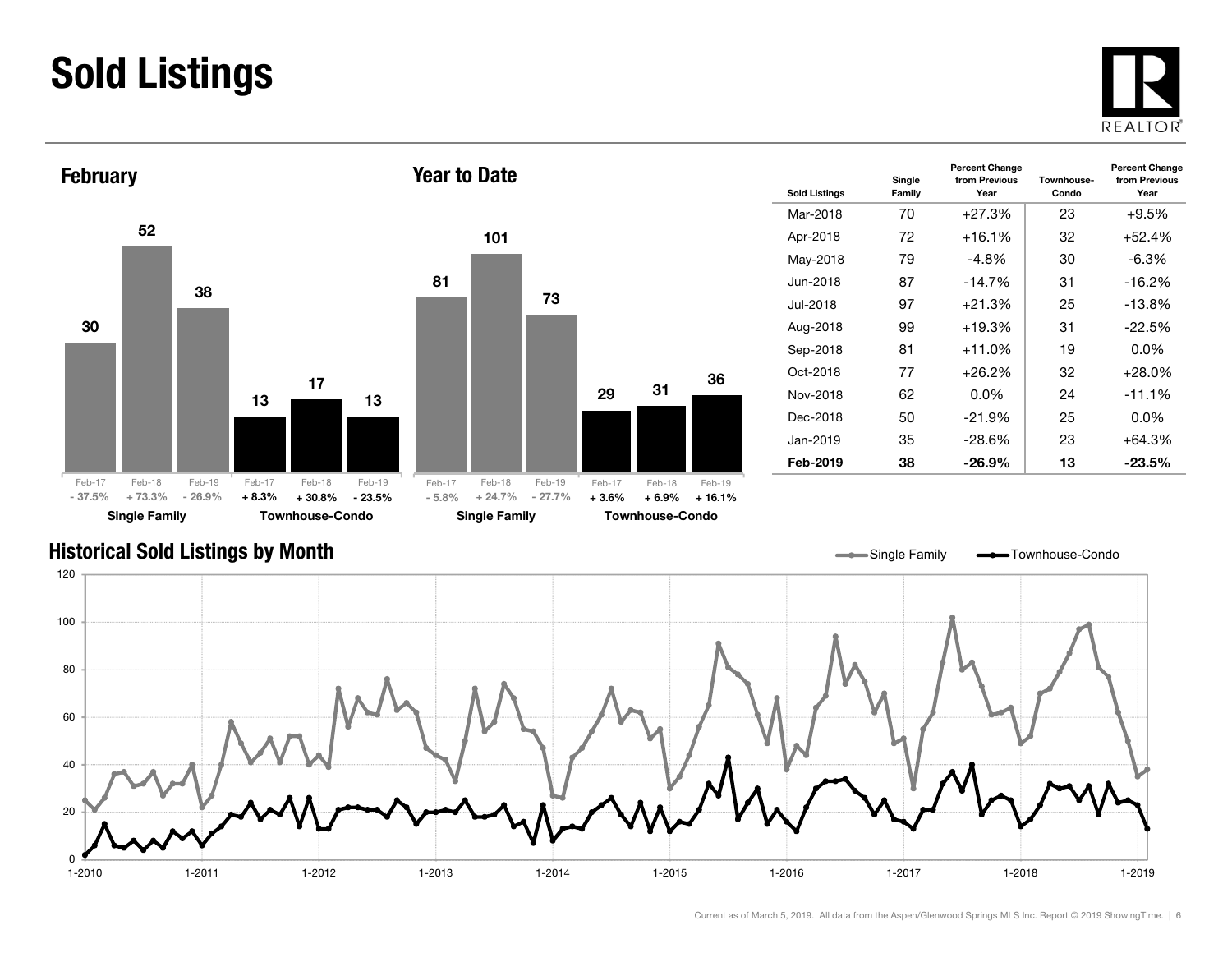#### Average Sales Price





| Avg. Sales Price | Single<br>Family | <b>Percent Change</b><br>from Previous<br>Year | Townhouse-<br>Condo | <b>Percent Change</b><br>from Previous<br>Year |
|------------------|------------------|------------------------------------------------|---------------------|------------------------------------------------|
| Mar-2018         | \$470,201        | $-0.5\%$                                       | \$307,396           | $+26.5%$                                       |
| Apr-2018         | \$492,242        | $+18.6%$                                       | \$278,294           | $-18.4%$                                       |
| May-2018         | \$430,912        | $-15.8\%$                                      | \$343,240           | -0.8%                                          |
| Jun-2018.        | \$466,308        | $+11.8%$                                       | \$329,558           | $+12.7%$                                       |
| .Jul-2018        | \$465,268        | -5.4%                                          | \$336,746           | $+18.2\%$                                      |
| Aug-2018         | \$488,597        | $+6.3\%$                                       | \$317,671           | $+15.5%$                                       |
| Sep-2018         | \$472.620        | $+2.0\%$                                       | \$297,579           | -5.9%                                          |
| Oct-2018         | \$530,896        | $+3.5%$                                        | \$274,791           | $-16.2%$                                       |
| Nov-2018         | \$515,306        | +3.3%                                          | \$308,208           | -7.7%                                          |
| Dec-2018         | \$429,924        | -8.8%                                          | \$316.352           | $-2.8\%$                                       |
| Jan-2019         | \$536.241        | $+2.2%$                                        | \$351,087           | $+19.6%$                                       |
| Feb-2019         | \$454,422        | +1.8%                                          | \$322,869           | +4.9%                                          |

Single Family **-**Townhouse-Condo

#### Historical Average Sales Price by Month

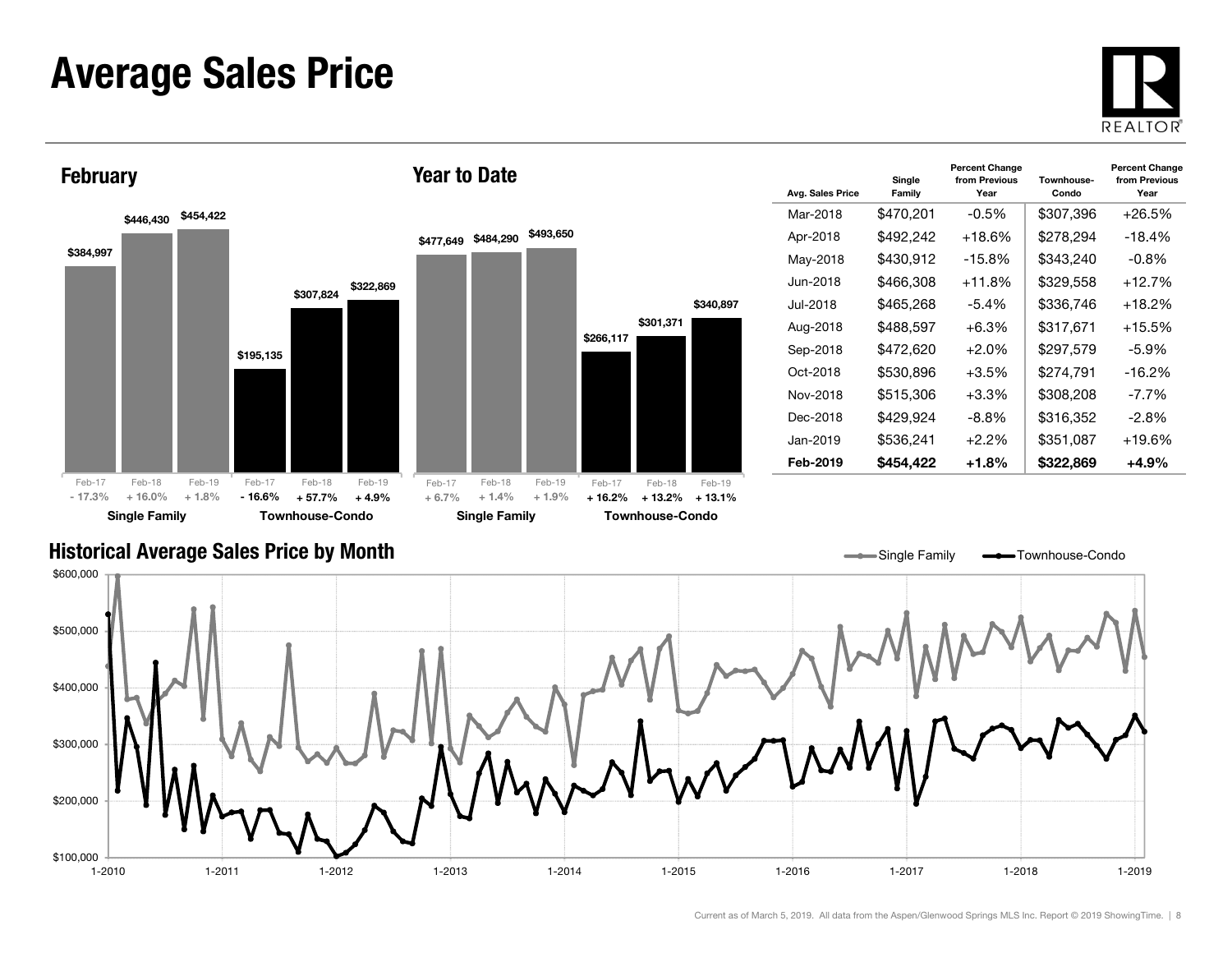#### Median Sales Price





| <b>Median Sales</b><br>Price | Single<br>Family | <b>Percent Change</b><br>from Previous<br>Year | Townhouse-<br>Condo | <b>Percent Change</b><br>from Previous<br>Year |
|------------------------------|------------------|------------------------------------------------|---------------------|------------------------------------------------|
| Mar-2018                     | \$384,500        | -7.3%                                          | \$275,000           | $+14.8%$                                       |
| Apr-2018                     | \$427,000        | +32.6%                                         | \$237,750           | $-12.4%$                                       |
| May-2018                     | \$365,000        | -13.2%                                         | \$300,250           | -7.6%                                          |
| Jun-2018                     | \$410,000        | $+18.0\%$                                      | \$287,000           | $+10.4%$                                       |
| Jul-2018                     | \$376,500        | $-12.8\%$                                      | \$303,500           | $+18.6\%$                                      |
| Aug-2018                     | \$439,500        | $+7.3%$                                        | \$265,000           | $+3.3\%$                                       |
| Sep-2018                     | \$420,000        | $+1.2%$                                        | \$280,000           | $-1.8%$                                        |
| Oct-2018                     | \$445,000        | $+4.7%$                                        | \$239,000           | $-20.1%$                                       |
| Nov-2018                     | \$460,000        | -5.6%                                          | \$286,000           | $-10.1\%$                                      |
| Dec-2018                     | \$347,000        | -15.4%                                         | \$265,000           | $-5.4\%$                                       |
| Jan-2019                     | \$425,000        | -6.6%                                          | \$323,000           | $+32.6%$                                       |
| Feb-2019                     | \$373,500        | +10.7%                                         | \$310,000           | $0.0\%$                                        |

Single Family **-** Townhouse-Condo

#### Historical Median Sales Price by Month

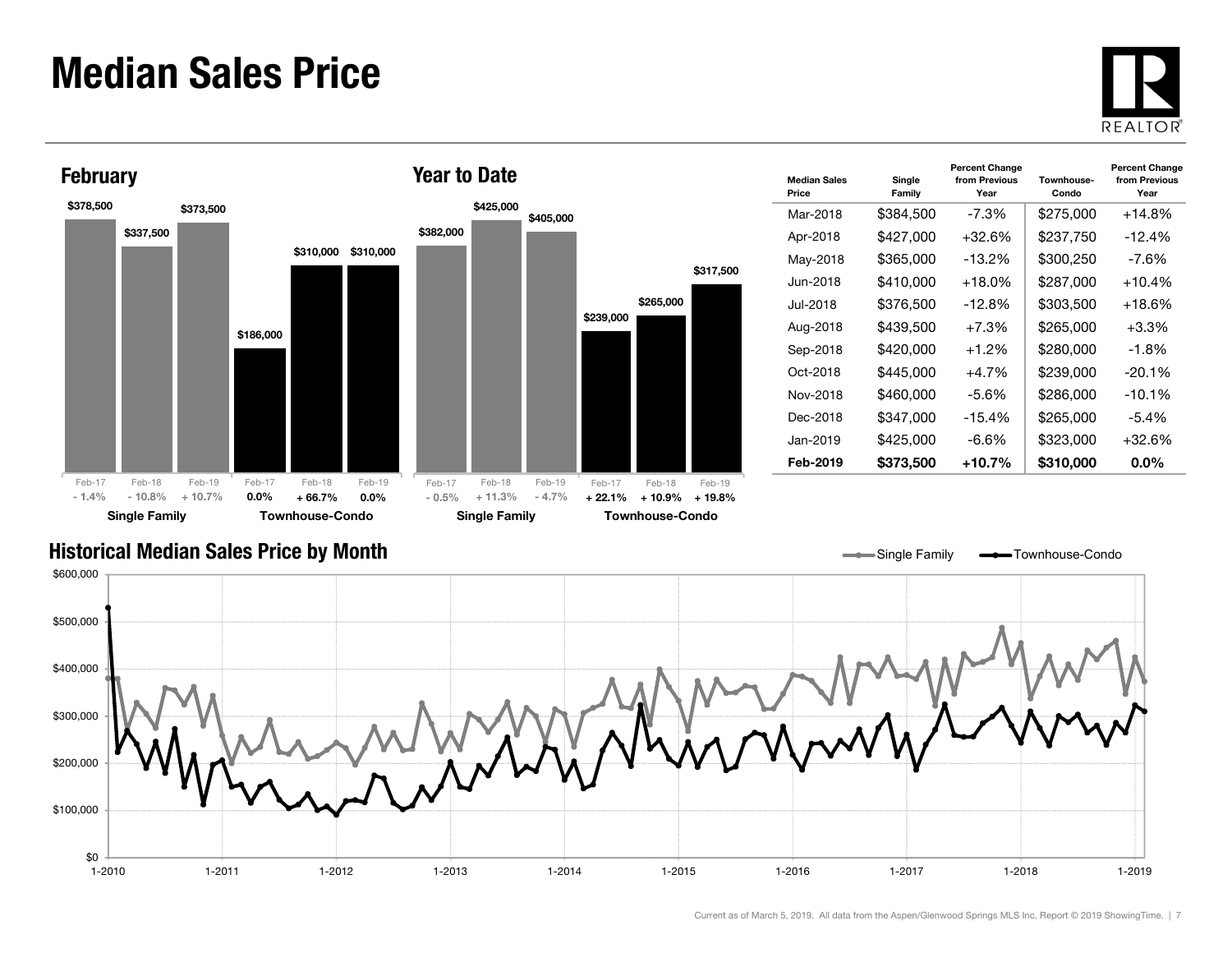### Percent of List Price Received





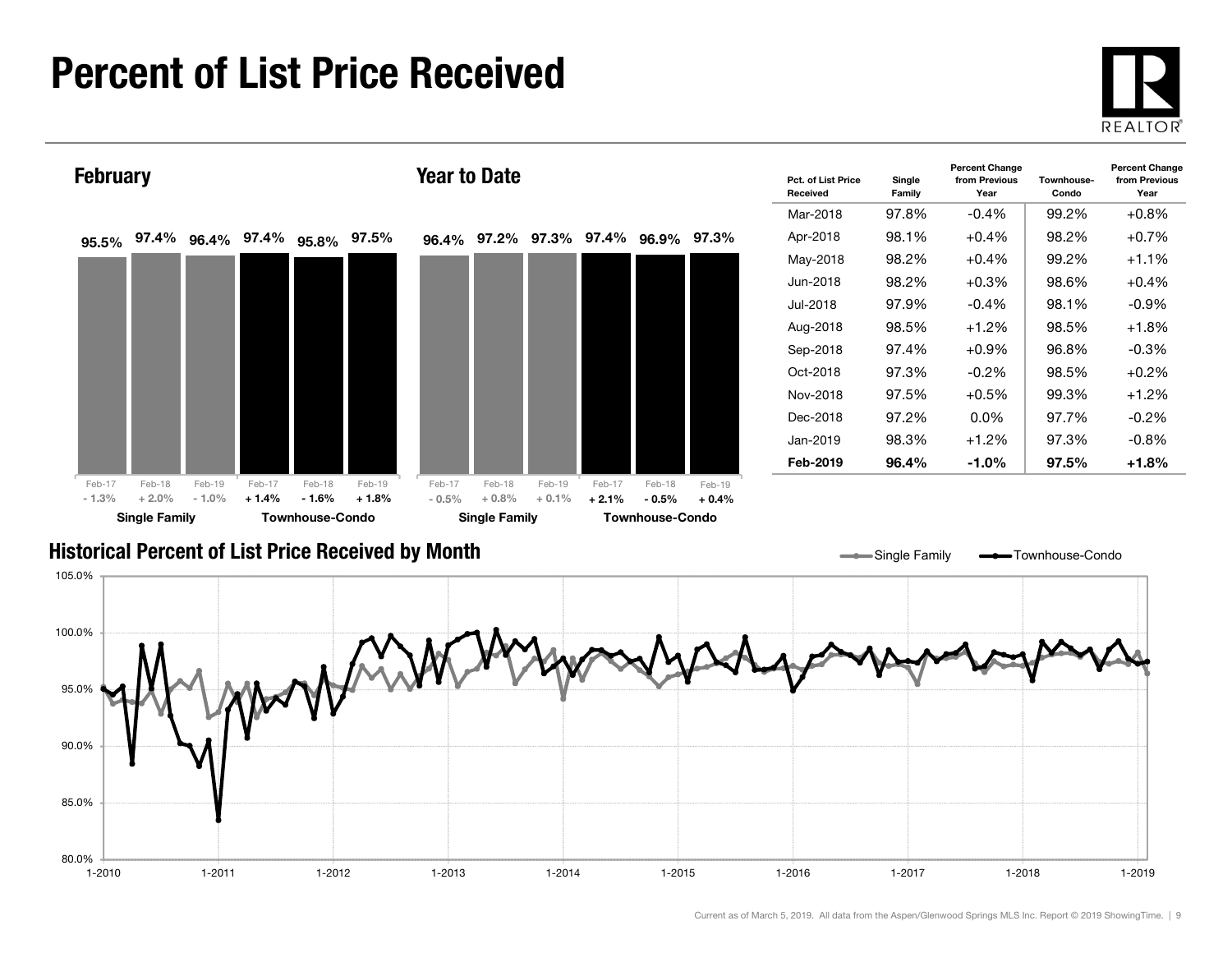### Days on Market Until Sale

 $1 - 2010$ 



1-2019



1-2010 1-2011 1-2012 1-2013 1-2014 1-2015 1-2016 1-2017 1-2018 1-2019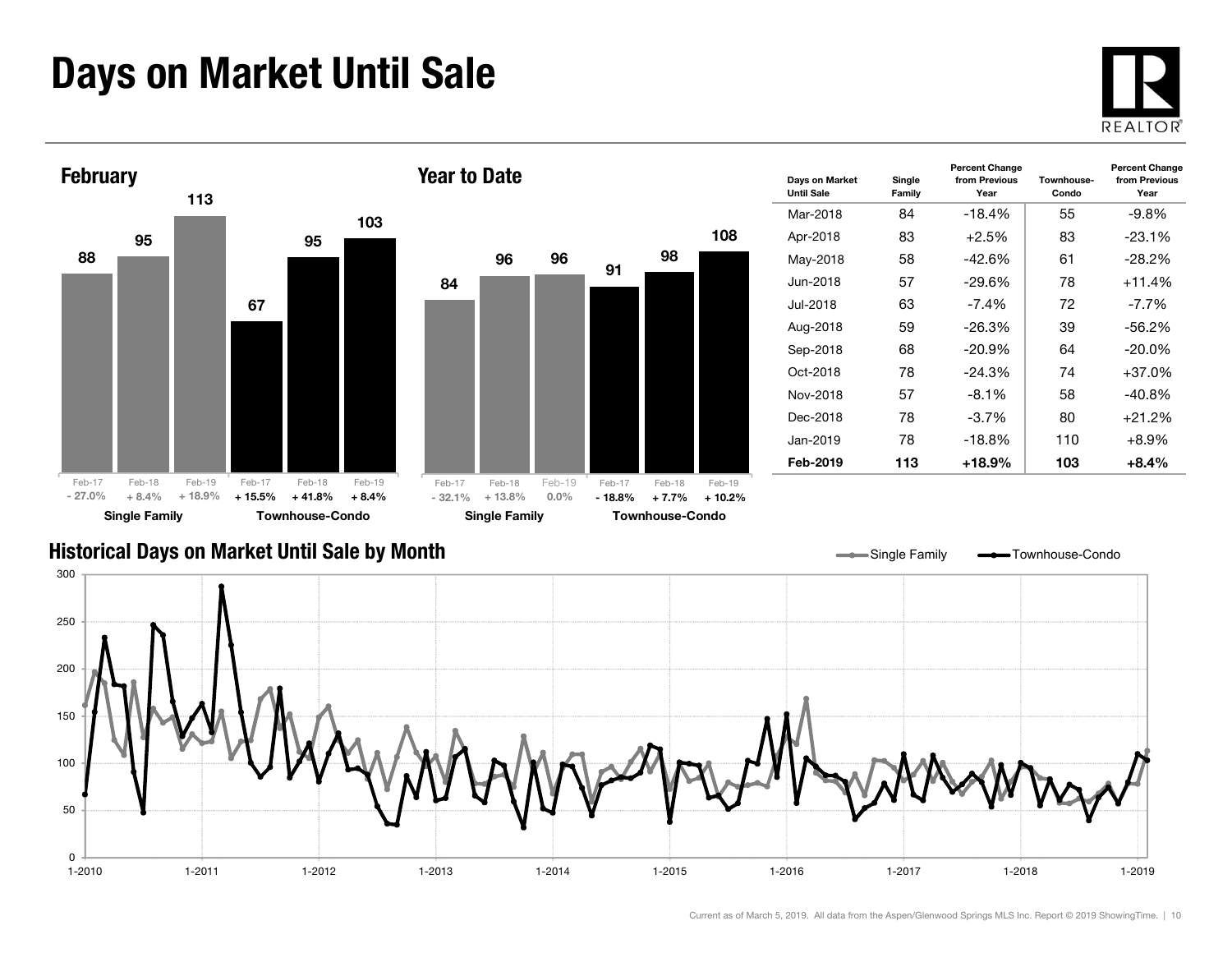## Housing Affordability Index





| Housing<br>Affordability<br>Index | Single<br>Family | <b>Percent Change</b><br>from Previous<br>Year | Townhouse-<br>Condo | <b>Percent Change</b><br>from Previous<br>Year |
|-----------------------------------|------------------|------------------------------------------------|---------------------|------------------------------------------------|
| Mar-2018                          | 89               | +6.0%                                          | 125                 | $-14.4%$                                       |
| Apr-2018                          | 79               | $-28.8%$                                       | 142                 | $+8.4\%$                                       |
| May-2018                          | 92               | +7.0%                                          | 112                 | $+0.9\%$                                       |
| Jun-2018                          | 83               | $-19.4%$                                       | 118                 | $-14.5%$                                       |
| Jul-2018                          | 90               | $+8.4%$                                        | 112                 | $-20.6%$                                       |
| Aug-2018                          | 77               | $-13.5%$                                       | 127                 | $-10.6%$                                       |
| Sep-2018                          | 78               | $-11.4%$                                       | 117                 | $-8.6\%$                                       |
| Oct-2018                          | 69               | $-17.9%$                                       | 129                 | $+8.4%$                                        |
| Nov-2018                          | 69               | $-6.8\%$                                       | 110                 | $-2.7%$                                        |
| Dec-2018                          | 98               | $+12.6%$                                       | 129                 | $+0.8%$                                        |
| Jan-2019                          | 80               | $+5.3%$                                        | 106                 | $-25.4%$                                       |
| Feb-2019                          | 93               | $-8.8\%$                                       | 112                 | $+0.9%$                                        |

Single Family **-**Townhouse-Condo

#### Historical Housing Affordability Index by Mont h

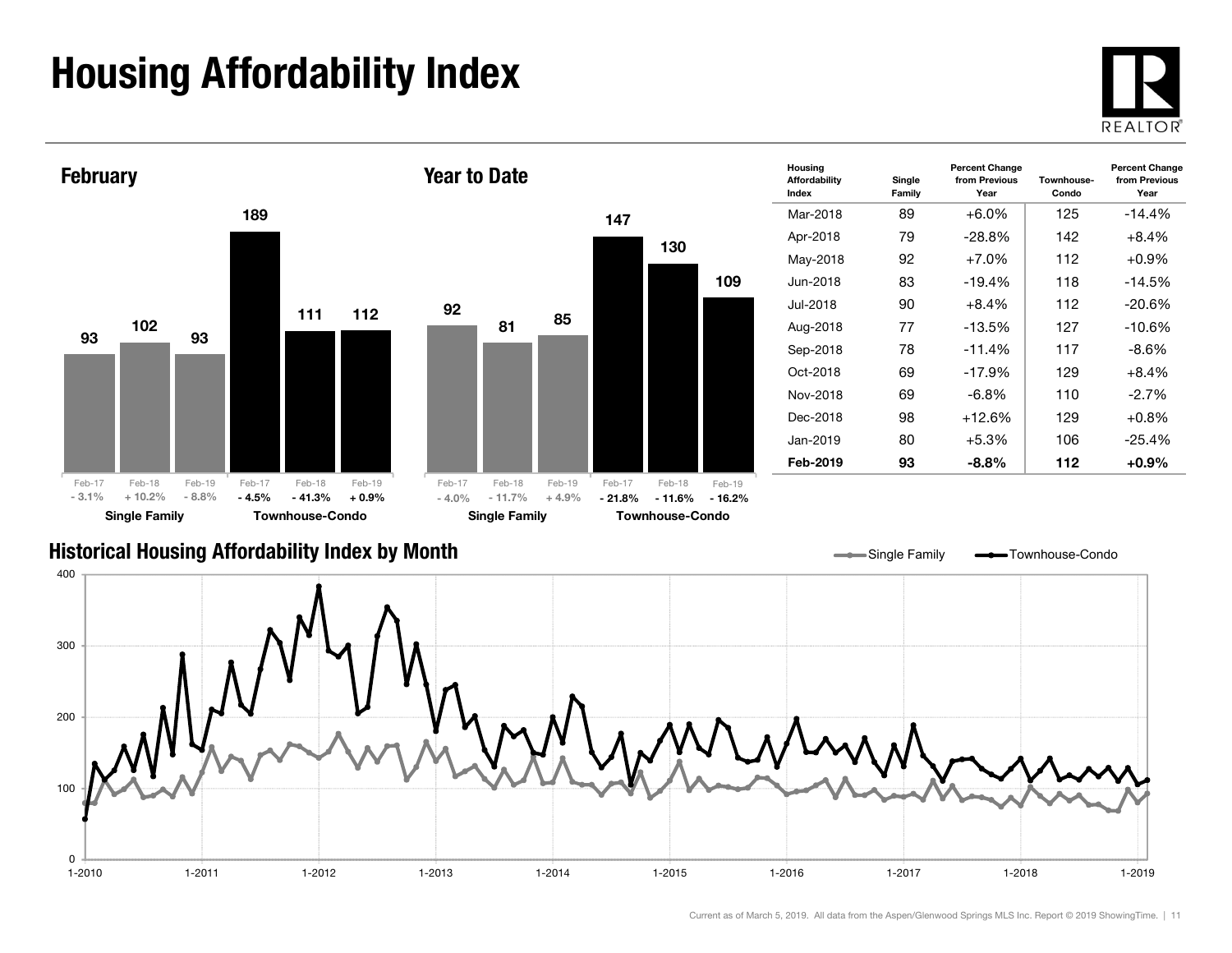### Inventory of Active Listings





#### Historical Inventory of Active Listings by Month



Single Family **-** Townhouse-Condo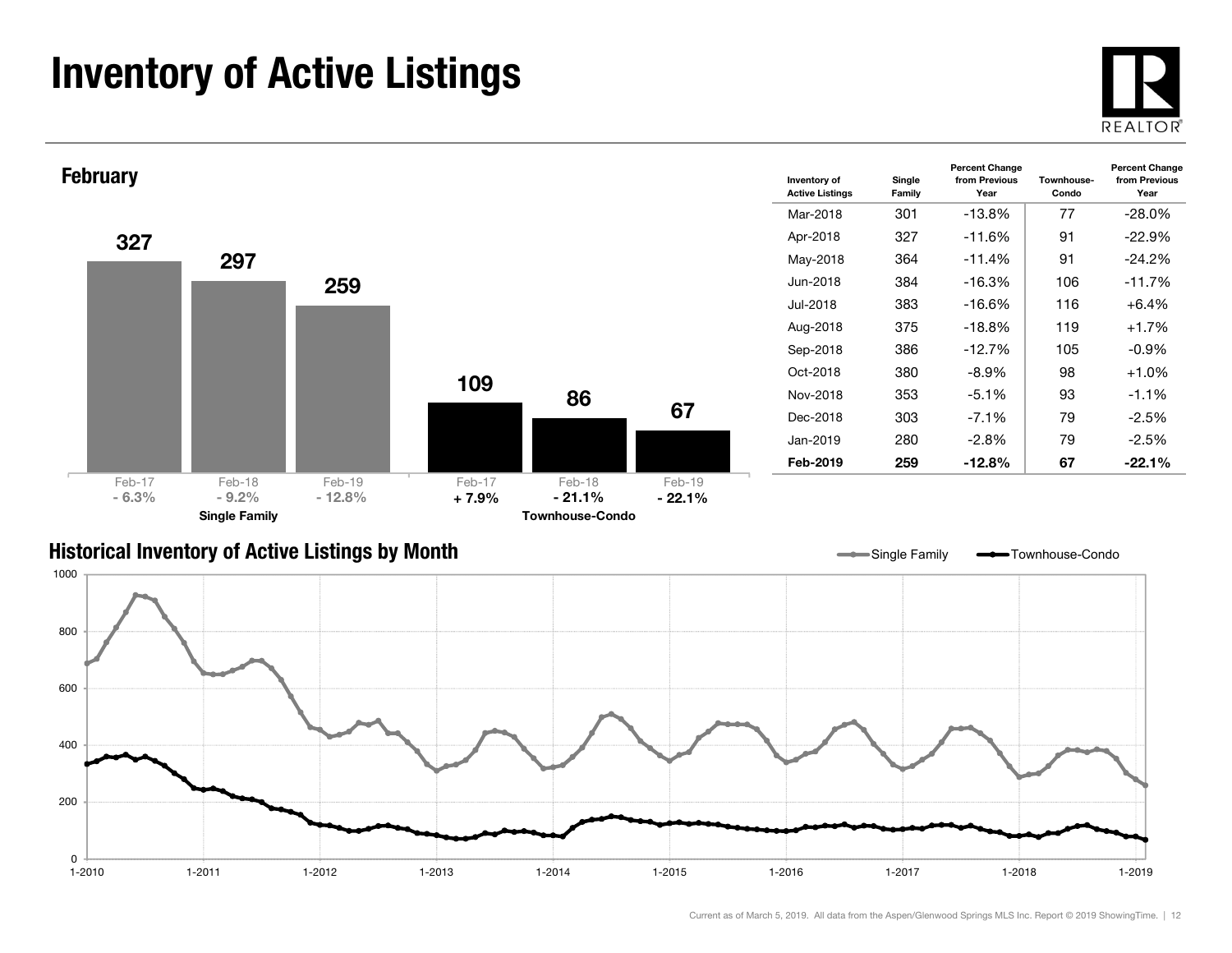### Months Supply of Inventory

0 $1 - 2010$ 

10

20



1-2019



1-2010 1-2011 1-2012 1-2013 1-2014 1-2015 1-2016 1-2017 1-2018 1-2019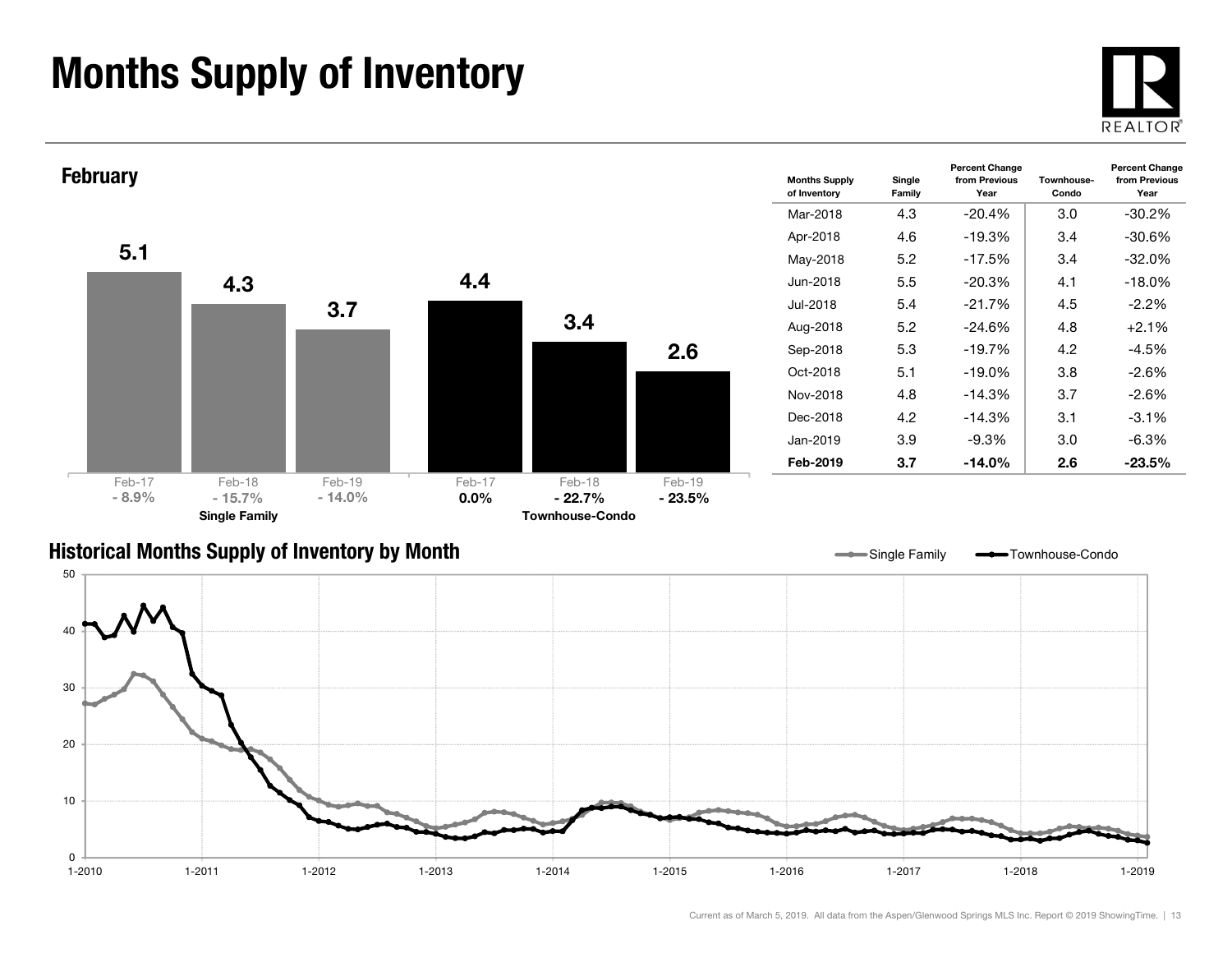### Total Market Overview

Key metrics by report Month and for year-to-date (YTD) starting from the first of the year.



| <b>Key Metrics</b>                 | <b>Historical Sparkbars</b>                                    | 2-2018    | 2-2019    | Percent Change |           | <b>YTD 2018 YTD 2019</b> | Percent Change |
|------------------------------------|----------------------------------------------------------------|-----------|-----------|----------------|-----------|--------------------------|----------------|
| <b>New Listings</b>                | 11-2017<br>3-2018<br>11-2018<br>3-2017<br>7-2017<br>7-2018     | 105       | 95        | $-9.5%$        | 199       | 177                      | $-11.1%$       |
| <b>Pending Sales</b>               | $3 - 2017$<br>$3 - 2018$<br>11-2017<br>11-2018                 | 79        | 95        | $+20.3%$       | 174       | 166                      | $-4.6%$        |
| <b>Sold Listings</b>               | $3 - 2017$<br>7-2017<br>3-2018<br>11-2017<br>7-2018<br>11-2018 | 69        | 51        | $-26.1%$       | 132       | 109                      | $-17.4%$       |
| <b>Median Sales Price</b>          | 3-2017<br>7-2017<br>11-2017<br>3-2018<br>7-2018<br>11-2018     | \$325,000 | \$345,000 | $+6.2%$        | \$335,000 | \$353,000                | $+5.4%$        |
| <b>Avg. Sales Price</b>            | 3-2017<br>7-2017<br>11-2017<br>3-2018<br>7-2018<br>11-2018     | \$412,281 | \$420,889 | $+2.1%$        | \$441,332 | \$443,200                | $+0.4%$        |
| <b>Pct. of List Price Received</b> | 3-2017<br>7-2017<br>11-2017<br>3-2018<br>7-2018                | 97.0%     | 96.7%     | $-0.3%$        | 97.1%     | 97.3%                    | $+0.2%$        |
| <b>Days on Market</b>              | 7-2018<br>$3 - 2017$<br>3-2018<br>11-2018<br>7-2017<br>11-2017 | 95        | 111       | $+16.8%$       | 96        | 100                      | $+4.2%$        |
| <b>Affordability Index</b>         | 3-2017<br>11-2017<br>3-2018<br>7-2018<br>11-2018<br>7-2017     | 106       | 100       | $-5.7%$        | 103       | 98                       | $-4.9%$        |
| <b>Active Listings</b>             | 3-2017<br>3-2018<br>11-2018<br>7-2017<br>11-2017<br>7-2018     | 383       | 326       | $-14.9%$       |           |                          |                |
| <b>Months Supply</b>               | $3 - 2017$<br>3-2018<br>7-2017<br>11-2017<br>7-2018<br>11-2018 | 4.1       | 3.4       | $-17.1%$       |           |                          |                |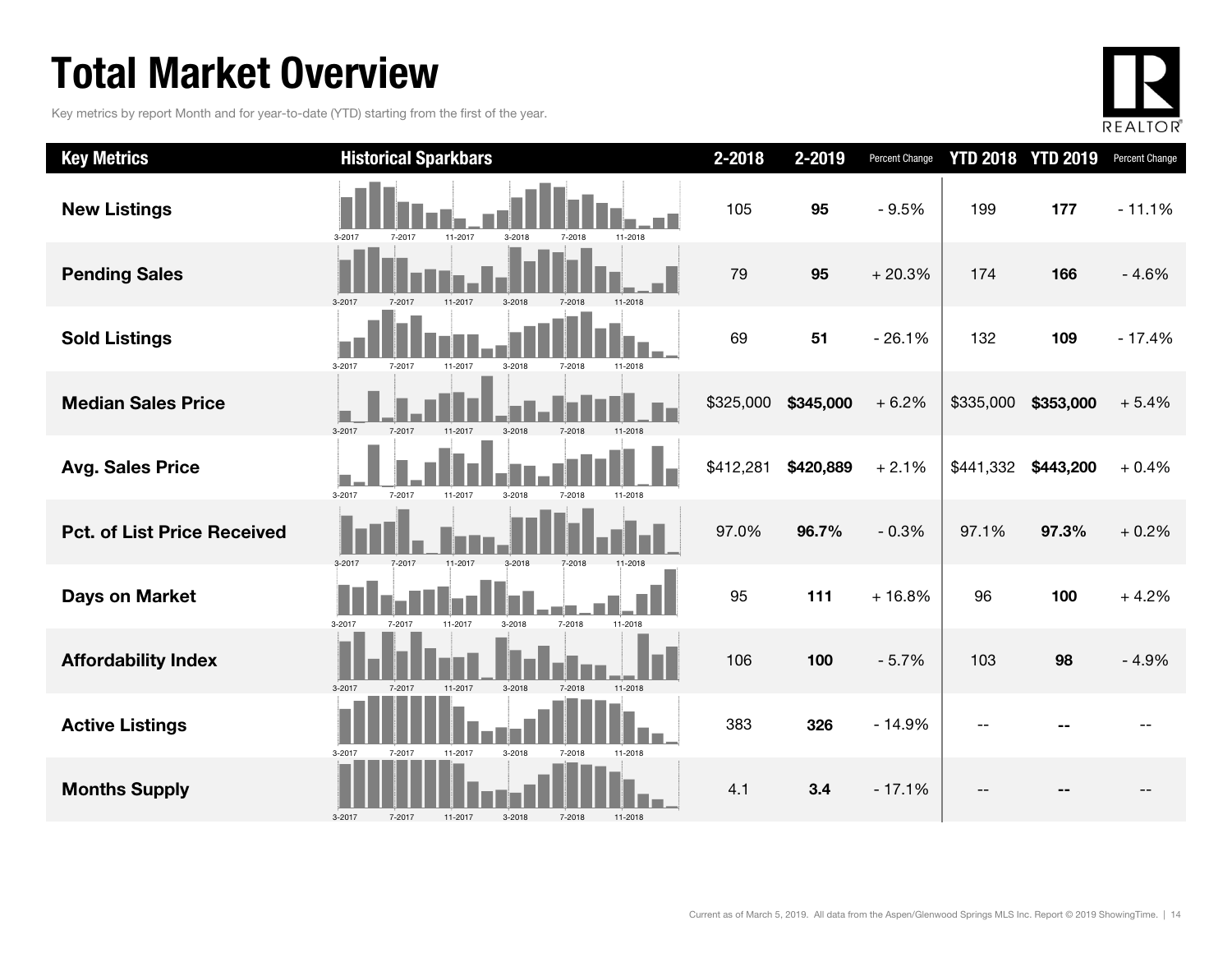

Actual sales that have closed in a given month.



| By Price Range - All Properties - Rolling 12 Months  |                                                                            |                              |                              |              |                                | $-2 - 2018$                   | ■2-2019 |                  |                          |        |           |               | <b>By Property Type</b> |               |                            | ■2-2019<br>$2-2018$ |                           |           |
|------------------------------------------------------|----------------------------------------------------------------------------|------------------------------|------------------------------|--------------|--------------------------------|-------------------------------|---------|------------------|--------------------------|--------|-----------|---------------|-------------------------|---------------|----------------------------|---------------------|---------------------------|-----------|
| 495<br>427<br>417                                    | 514                                                                        | 187<br>170                   | 32                           | 25           | 9                              | 5                             | 2<br>0  |                  | 0                        | 0<br>0 | 0         |               | 826                     | 847           | 307                        | 308                 | 1,133                     | 1,155     |
| $+3.8%$<br>$-2.3%$<br>$<$ \$300K<br>\$300K to \$599K |                                                                            | $+10.0%$<br>\$600K to \$999K | $-21.9%$<br>\$1.0M to \$1.4M |              | $+125.0\%$<br>\$1.5M to \$1.9M | $-60.0\%$<br>\$2.0M to \$2.5M |         | \$2.5M to \$4.9M | \$5.0M to \$9.9M         |        | $$10.0M+$ |               | $+2.5%$<br>Singe Family |               | $+0.3%$<br>Townhouse-Condo |                     | $+1.9%$<br>All Properties |           |
|                                                      | <b>Rolling 12 Months</b><br><b>Compared to Prior Month</b><br>Year to Date |                              |                              |              |                                |                               |         |                  |                          |        |           |               |                         |               |                            |                     |                           |           |
|                                                      |                                                                            | Single Family                |                              |              | Condo                          |                               |         | Single Family    |                          |        | Condo     |               |                         | Single Family |                            |                     | Condo                     |           |
| <b>By Price Range</b>                                | 2-2018                                                                     | 2-2019                       | Change                       | 2-2018       | 2-2019                         | Change                        | 1-2019  | 2-2019           | Change                   | 1-2019 | 2-2019    | Change        | 2-2018                  | 2-2019        | Change                     | 2-2018              | 2-2019                    | Change    |
| \$299,999 and Below                                  | 249                                                                        | 241                          | $-3.2%$                      | 178          | 176                            | $-1.1%$                       | 8       | 13               | $+62.5%$                 | 10     | 5         | $-50.0%$      | 34                      | 21            | $-38.2%$                   | 19                  | 15                        | $-21.1%$  |
| \$300,000 to \$599,999                               | 388                                                                        | 404                          | $+4.1%$                      | 107          | 110                            | $+2.8%$                       |         | 13               | $-23.5%$                 | 10     |           | $-30.0%$      | 42                      | 30            | $-28.6%$                   | 9                   | 17                        | $+88.9%$  |
| \$600,000 to \$999,999                               | 151                                                                        | 165                          | $+9.3%$                      | 19           | 22                             | $+15.8%$                      |         | 11               | $+37.5%$                 |        |           | $-66.7%$      | 18                      | 19            | $+5.6%$                    | 2                   |                           | +100.0%   |
| \$1,000,000 to \$1,499,999                           | 29                                                                         | 25                           | $-13.8%$                     | 3            | O                              | $-100.0\%$                    |         |                  | $\qquad \qquad -$        |        |           | $\sim$ $\sim$ |                         |               | - 83.3%                    |                     |                           | $-100.0%$ |
| \$1,500,00 to \$1,999,999                            | $\overline{4}$                                                             | 9                            | $+125.0%$                    | <sup>0</sup> |                                | $- -$                         |         | 0                | $-100.0\%$               |        |           | $\sim$ $\sim$ |                         | 2             | $- -$                      |                     |                           | $- -$     |
| \$2,000,000 to \$2,499,999                           | 5                                                                          | 2                            | $-60.0\%$                    | $\Omega$     |                                | $- -$                         |         | 0                | $- -$                    |        |           | $- -$         |                         | n             | $-100.0\%$                 |                     | 0                         | --        |
| \$2,500,000 to \$4,999,999                           |                                                                            |                              | $\sim$ $\sim$                |              |                                | $- -$                         |         |                  | $\overline{\phantom{a}}$ |        |           | $\sim$ $\sim$ |                         |               | $\qquad \qquad -$          |                     |                           | $- -$     |
| \$5,000,000 to \$9,999,999                           |                                                                            |                              | --                           |              |                                | $- -$                         |         |                  | $\qquad \qquad -$        |        |           | $\sim$ $\sim$ |                         |               | $- -$                      |                     |                           |           |

#### Inventory of Active Listings

A measure of the number of homes available for sale at a given time.



\$10,000,000 and Above 0 0 -- 0 0 -- 0 0 -- 0 0 -- 0 0 -- 0 0 -- All Price Ranges 826 847 + 2.5% 307 308 + 0.3% 35 38 + 8.6% 23 13 - 43.5% 101 73 - 27.7% 31 36 + 16.1%

|                            | Year over Year |            |           |            |        |                          | <b>Compared to Prior Month</b> |        |          |        |        |               | Year to Date                                                                                                                                                                     |       |
|----------------------------|----------------|------------|-----------|------------|--------|--------------------------|--------------------------------|--------|----------|--------|--------|---------------|----------------------------------------------------------------------------------------------------------------------------------------------------------------------------------|-------|
|                            | Single Family  |            |           | Condo      |        |                          | Single Family                  |        |          | Condo  |        |               | Single Family                                                                                                                                                                    | Condo |
| <b>By Price Range</b>      | 2-2018         | $2 - 2019$ | Change    | $2 - 2018$ | 2-2019 | Change                   | 1-2019                         | 2-2019 | Change   | 1-2019 | 2-2019 | Change        |                                                                                                                                                                                  |       |
| \$299.999 and Below        | 51             | 27         | - 47.1%   | 34         | 22     | $-35.3%$                 | 32                             | 27     | $-15.6%$ | 30     | 22     | - 26.7%       | There are no year-to-date figures for<br>inventory because it is simply a<br>snapshot frozen in time at the end of<br>each month. It does not add up over a<br>period of months. |       |
| \$300,000 to \$599,999     | 95             | 67         | $-29.5%$  | 31         | 25     | $-19.4%$                 | 78                             | 67     | $-14.1%$ | 31     | 25     | - 19.4%       |                                                                                                                                                                                  |       |
| \$600,000 to \$999,999     | 66             | 64         | $-3.0%$   | 17         | 14     | $-17.6%$                 | 69                             | 64     | $-7.2%$  | 10     | 14     | + 40.0%       |                                                                                                                                                                                  |       |
| \$1,000,000 to \$1,499,999 | 40             | 40         | $0.0\%$   | 4          |        | $+25.0%$                 | 39                             | 40     | $+2.6%$  |        |        | - 28.6%       |                                                                                                                                                                                  |       |
| \$1,500,00 to \$1,999,999  | 22             | 32         | - 45.5%   | 0          |        | $\overline{\phantom{a}}$ | 33                             | 32     | $-3.0%$  |        |        | $0.0\%$       |                                                                                                                                                                                  |       |
| \$2,000,000 to \$2,499,999 | 10             | 8          | $-20.0\%$ | 0          |        | $\overline{\phantom{a}}$ |                                | o      | 0.0%     | 0      |        | $\sim$ $\sim$ |                                                                                                                                                                                  |       |
| \$2,500,000 to \$4,999,999 | 9              | 17         | + 88.9%   | 0          |        | $\overline{\phantom{a}}$ |                                | 17     | 0.0%     | 0      |        | $\sim$ $\sim$ |                                                                                                                                                                                  |       |
| \$5,000,000 to \$9,999,999 |                |            | $0.0\%$   | 0          |        | $- -$                    |                                |        | 0.0%     | 0      |        | $- -$         |                                                                                                                                                                                  |       |
| \$10,000,000 and Above     | 0              |            | $- -$     |            |        | $- -$                    |                                |        | $- -$    |        |        | $- -$         |                                                                                                                                                                                  |       |
| <b>All Price Ranges</b>    | 297            | 259        | $-12.8%$  | 86         | 67     | $-22.1%$                 | 280                            | 259    | - 7.5%   | 79     | 67     | $-15.2\%$     |                                                                                                                                                                                  |       |